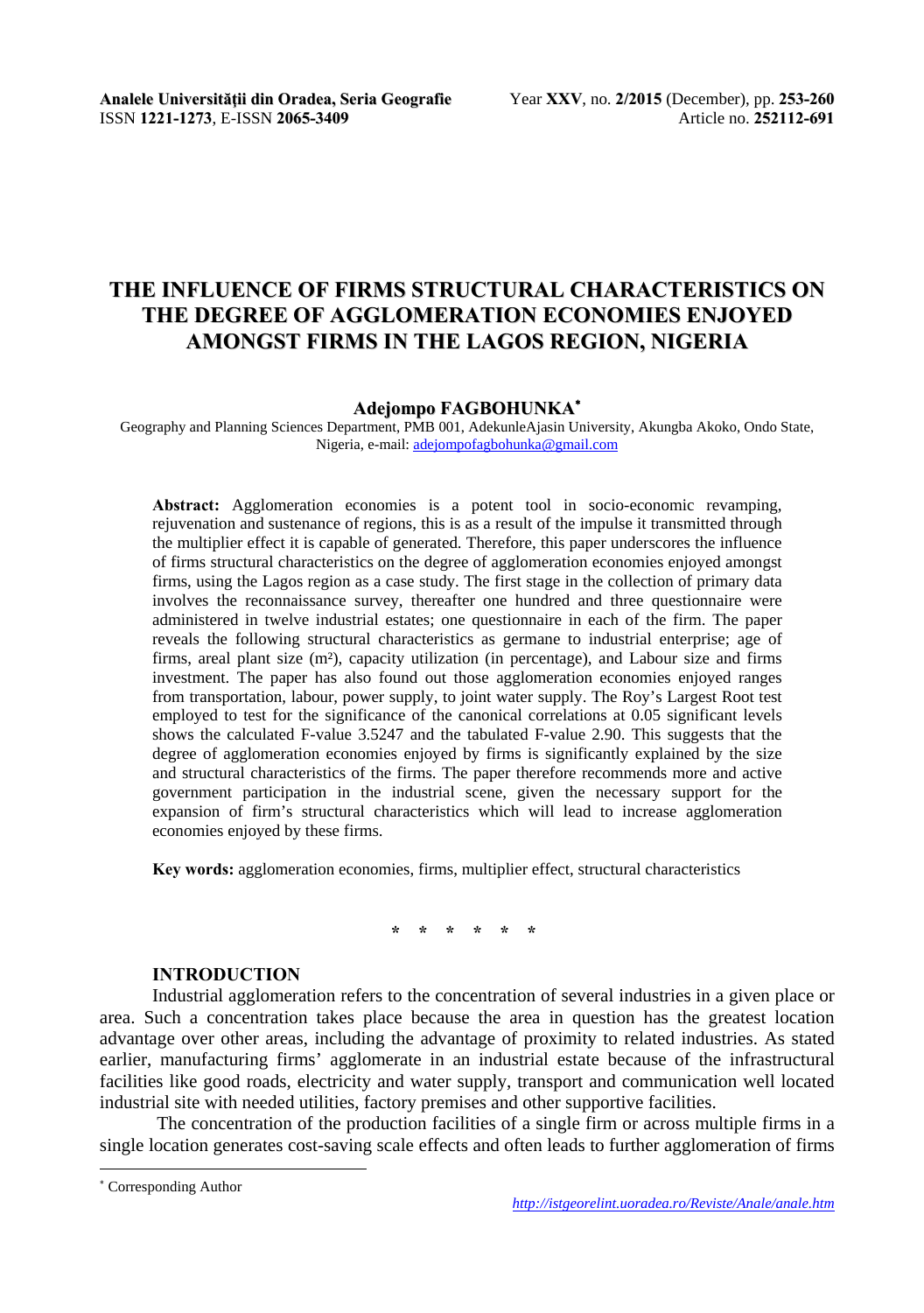through an industrial location process (Weber, 1929; Venables, 2008). Such cost saving effects of agglomeration is often called agglomeration economies. Agglomerative activity can take many forms (Roller, 2007) and is often considered to result in either "*localization*" or "*urbanization*" (external) economies dependent upon the industrial composition of the cluster or complex. Localization economies involve economies amongst similar firms, while economies amongst unlike firms are known as urbanization economies. The latter form of agglomeration has received greater attention in the literature, often providing a mechanism for analyses of differential urban growth and optimal city size. Locating a firm in close proximity to similar types of firms or suppliers/demanders may have economic motivations in terms of enhanced productivity or reduced costs. The implied agglomeration, externalities or economies across firms in an industry or sector may be due to various forces, including a conglomeration of specialized inputs and informational or knowledge spillovers. That a firm locates in the midst of other manufacturing firms, allows it to employ specialist each of whom by devoting all his attention to a relatively small part of the company's work, may do much to increase productivity. Collaboration in research and development also help the firms that agglomerate especially in the design and development of new products, which may seem to be a protracted and expensive undertaking by a single firm. Also, the provision of specialist maintenance services or training facilities or the development of a pool of labour with the skills appropriate to the industry has been made possible by the agglomeration of firms over space. Industrial location decisions of countries or regions entrepreneurs cannot be fully appreciated and properly assessed without taking into consideration the structural characteristics of the industries involved. This is why great attention has been paid to the structural aspects of manufacturing industries. The structural characteristics referred to in this chapter include the following: the type of establishment, the age of firms, estimated firms investment (in naira), the plant size (floor space square meters) and the labour force; indicated by number of employees.

#### **CONCEPTUAL ISSUES/ LITERATURE REVIEW**

The concept of external/agglomeration economies has held a central place within geographical accounts of the spatial concentration of economic activity since Weber's discussion of agglomeration Fagbohunka (2014). The existence of externalities and increasing returns to scale in production is the most important explanatory factor for the geographic concentration of firms. Even if individual firms face constant internal returns to scale, agglomeration may generate externalities that create productivity advancements for individual firms in a given locations and therefore lead to increasing returns to scale at an aggregate level. Many studies have shown that agglomeration economics can affect productivity levels of local firms and boost the economic performance of a region (Atkenson, 2010; Beason, 1987; Feser, 2003, 1988; Henderson, 2003; Moomaw, 1988; Bottazi & Peri, 2007). They tested the degree to which productivity increases with industry size (locationalization economies) or city size (urbanization economics). In addition Wheeler & Mody, 1992; Reis & Traca, 2009; Bos & Kroetter, 2011; found that agglomeration economics are positively associated with firms investments and location decisions.

Positive spillovers or agglomeration economics are often called thick market effects. Krugman (1991) has argued that concentration of economic activity has its benefits. So having production and resources already concentrated on region very likely gives region a competitiveness advantage. Industrial structure has two basic elements which are: the physical and the organizational. The physical elements can be divided into the spatial/ physical aspect which is the distribution of industrial activity to specific location and non-spatial aspect which includes the raw material sourcing, the labour force, sources of labour gross output and value added by manufacture. The organizational structure includes the nature of control and ownership structure.

## **THE STUDY AREA AND THE METHODS**

The Lagos region is situated along the south west of Nigeria, approximately between latitudes 6027' and 6037' north of the equator and longitudes 3015' and 3047' east of Greenwich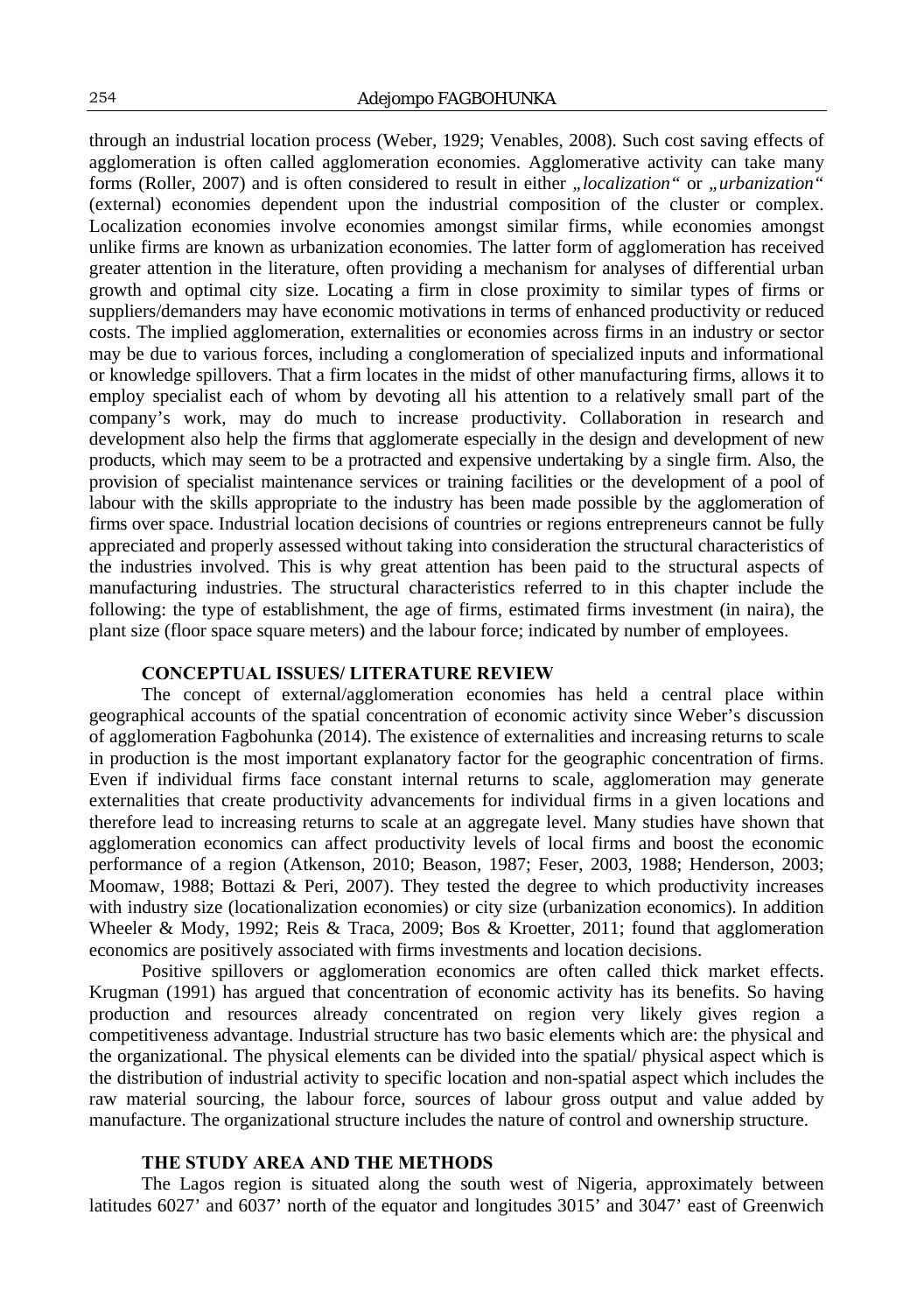meridian, with a land area of about 1,088 km², covers about 32 percent of the land area of Lagos state. About 20 percent of this area is made up of Lagoons and mangrove swamps. Lagos region is the leading, industrial, commercial, financial and maritime nerve-centre of the country. Over 60 percent of all commercial transactions in Nigeria are carried out or finalized in the Lagos region. About 70 percent of the total value of industrial investments in Nigeria is in the Lagos region. Over 65 percent of the country's industrial employment is concentrated in this region, leaving the remaining 35 percent in other parts of the country. The core of the state and a highly urbanized local government areas consisting of Lagos Island, Lagos Mainland, Surulere, Apapa and Eti-Osa. The centre and most developed of this chain of Island is Lagos Island.The Lagos state population figure for the 2006 national population census is 8,048,430. The first stage in the collection of primary data was the reconnaissance survey of the study area, while total sampling method was employed in the questionnaire administration. One hundred and three questionnaires were administered in twelve industrial estates; one questionnaire in each of the firm, connoting that all the firms in the industrial estates was successfully covered in the questionnaire administration.

## **FINDINGS**

## **AGE OF ESTABLISHMENT**

The age of firms presented in figure 1 shows that out of the 103 (100%) firms, only two (1.94%) firms were established between 1956 and 1960. Another 3 (2.9%) firms were established between 1961 and 1965, while four (3.9%) firms were established between 1966 and 1970. The number of firms established increased to five (4.9%) in 1971-1975, while six (5.8%) firms were established between 1976 and 1980. Also the number of firms established between 1981 and 1985 increased to 8 (7.8%), 10 (9.7%) firms between 1986 and 1990 and 14 (13.6%) between 1991- 1995. Furthermore, the number of firms established between 1996 and 2000 were 11(10.61), whereas the eight (7.8%) where established between 2001 and 2005. Also, 11 (10.6%) where established between 2006 and 2010, and 12 (11.7%) between 2011 and 2014. The number of firms established has shown a steady increase especially between 1956 and 1990, it decline slightly in 1991 and 1995 and rise again between 2006 and 2010.



**Figure 1.** Ages of Firms Source: Author's Analysis, 2015

Figure 2 depicts the areal size of plants, 41 (39.8%) firms have their areal size less than 500 square meters, while 32 (31.1%) firms were in the category of 500-1000 square metres, 21 (20.4%) firms have areal size ranging from 1001-2000 square meters, six (5.8%) firms have areal size between 2001-3000 square meters, three (2.9%) have their areal size greater than 3000 square meters. Majority of the firms have their areal size less than 500 square metre.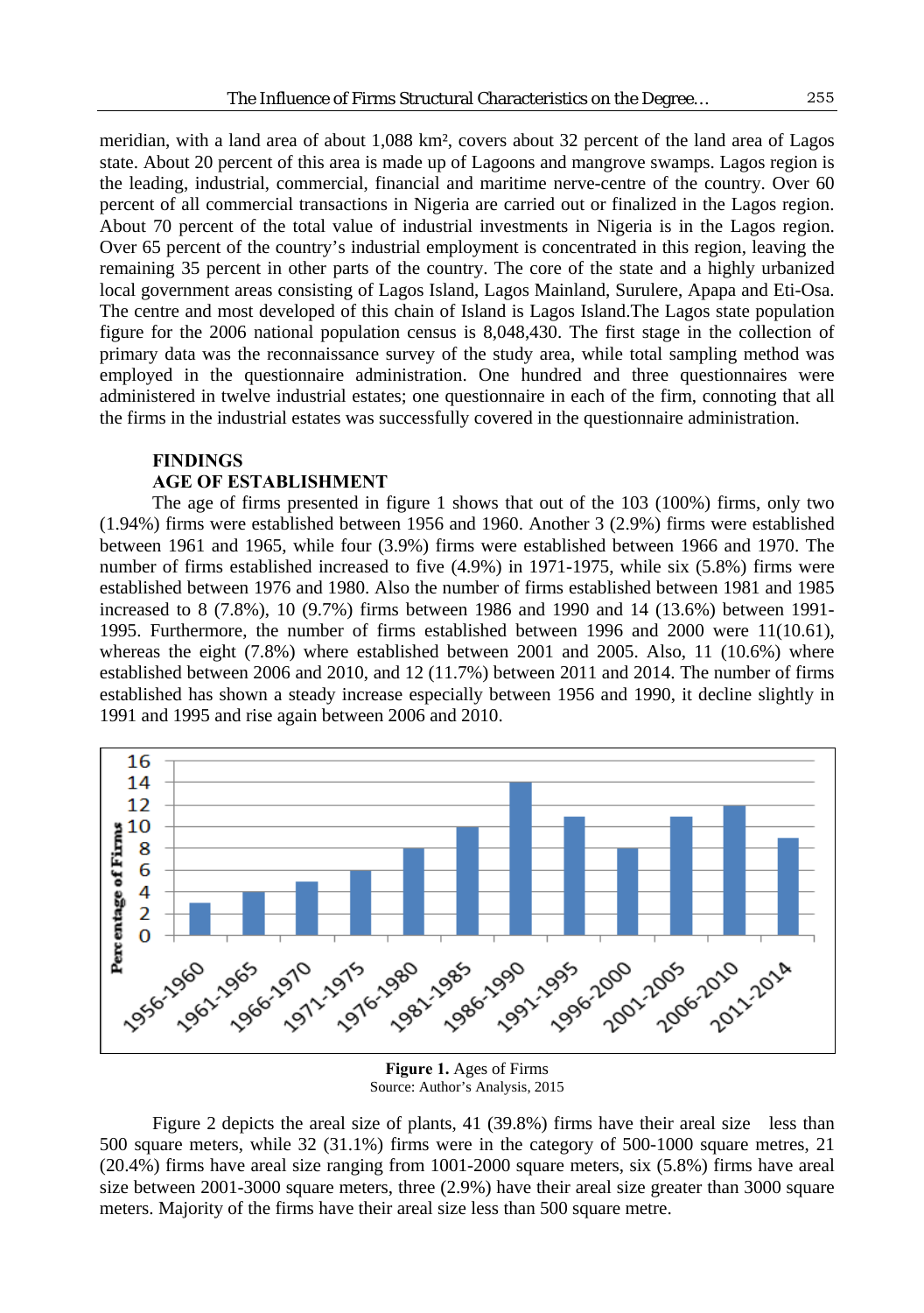

**Figure 2.** Areal Plant Size Source: Author's Analysis, 2015

#### **CAPACITY UTILIZATION OF FIRMS**

Fig. 3 reveals the capacity utilization of firms. None of the firms have their capacity utilization less than 21%, 4(3.9%) firms have their capacity utilization between 21-40%, while, 10 (9.7%) firms have between 41-60%, 35 (34%) firms have between 61-80%, and 54 (52.4%) have their capacity utilization between 81-100%. This indicates that majority of the firms have their capacity utilization between 81-100%.



Source: Author's Analysis, 2015

#### **FIRM'S INVESTMENT**

Figure 4 Shows the estimated firms investment. Out of 103 (100%) firms, nine (8.7%) firms invested less than N1m, 12 (11.7%) firms invested between N1m -50m naira, four (3.9%) firms invested between N51m -N 100 while, eight (7.8%) firms invested between N 101m-N150m, also, 11 (11%) firms invested between N 151m - N 200m and 59 (57%) firms invested above N200m. It is apparent that many of the firms invested above N200m; this also points to the fact that most of the firms are large scale industries, federal government 1990 opined that large scale industries are those firms having above 750,000.00 investments.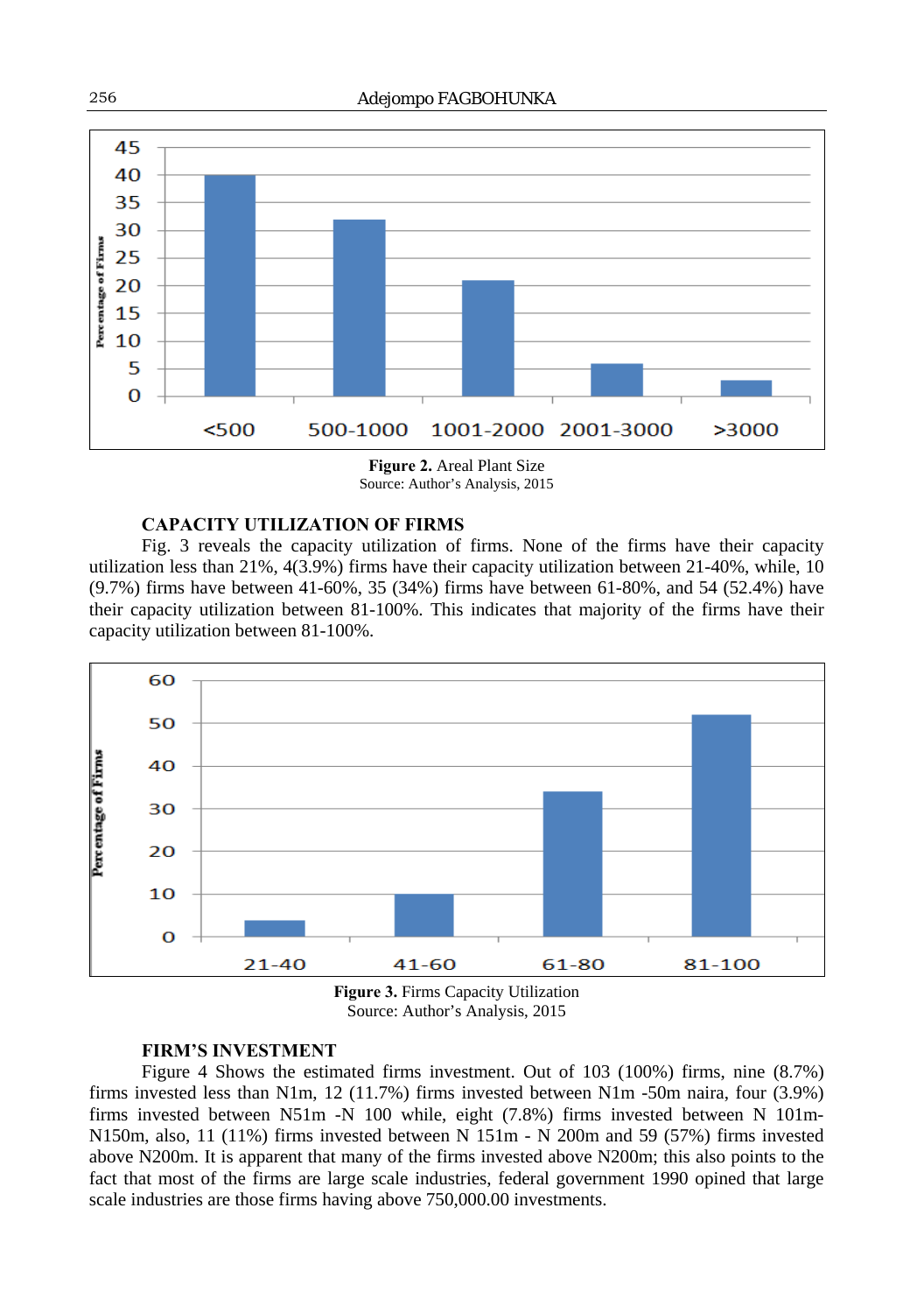

Source: Author's Analysis, 2015

Table 1 reveal that 38 (36.9%) firms have less than six management staff, 46 (44.7%) have between 6 and 10 management staff, 12 (11.7%) have between 11and 14; 4 (3.9%) have between 15 and 19 management staff, only two (1.9%) have between 20 and 24 only, one (0.97%) have between 25 and 29 management staff.

| <b>Management Staff</b> | Frequency | Percentage |  |  |
|-------------------------|-----------|------------|--|--|
| < ი                     | 38        | 36.9       |  |  |
| $6-10$                  | 46        | 44.7       |  |  |
| 11-14                   |           | 11.7       |  |  |
| 15-19                   |           | 3.9        |  |  |
| 20-24                   |           | 1.9        |  |  |
| 25 and above            |           | 0.97       |  |  |
| Total                   | 103       | 100        |  |  |

**Table 1.** The Management Size of Firms Source: Author's Analysis, 2015

Table 2 depicts the auxiliary, clerical and operational/technical staff , 73 (70.9%) firms have less than 51, 24 (23.3%) firms have between 51-100, only one (0.97%) firm have between 101-150, while 2 firms (1.9%) have between 151-200, only one (0.97%) firms have between 201- 250, 251-300 respectively, also, one (0.97%) have above 300.

Table 2. The Firms Auxiliary /Clerical and Operational Staff Source: Author's Analysis, 2015

| <b>Auxilliary/Clerical and Operational</b><br><b>Staff</b> | Frequency | Percentage |  |  |
|------------------------------------------------------------|-----------|------------|--|--|
| < 51                                                       | 73        | 70.9       |  |  |
| 51-100                                                     | 24        | 23.3       |  |  |
| 101-150                                                    |           | 0.97       |  |  |
| 151-200                                                    |           | 1.9        |  |  |
| 201-250                                                    |           | 0.97       |  |  |
| 251-300                                                    |           | 0.97       |  |  |
| 300 and above                                              |           | 0.97       |  |  |
| Total                                                      | 103       | 100        |  |  |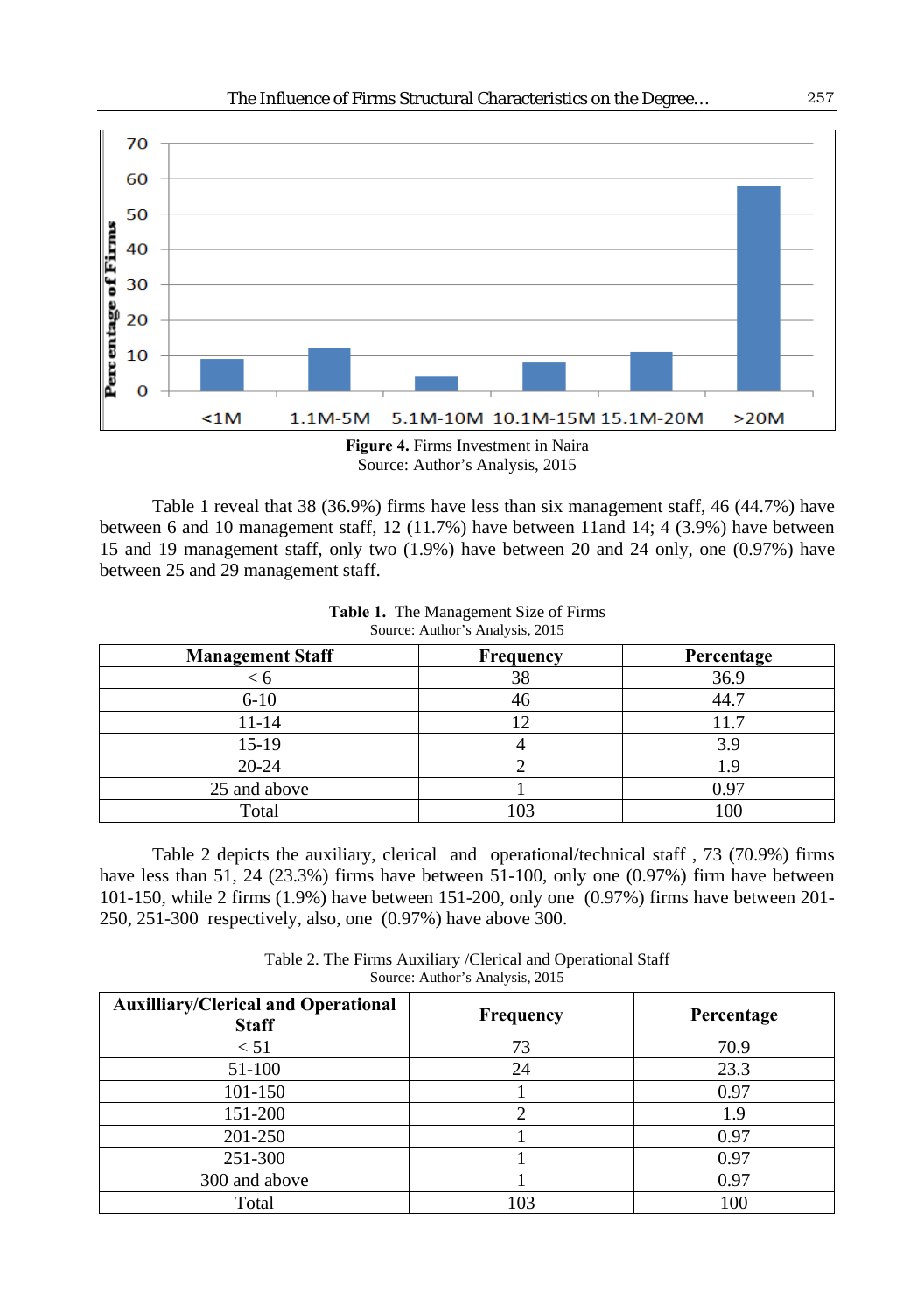## **AGGLOMERATION FOREDEALS AMONGST FIRMS IN 2014**

Figure 5 shows the agglomeration benefits in year 2014. There is significant variation in the agglomeration benefits amongst the firms. Seventy nine (76.7%) firms enjoyed <10% savings in telecommunication, whereas 20 (19.4%) firms enjoyed  $<$  10 % savings as a result of access to financial institution. Also 3 (3%) firms enjoyed between 41 and 50% savings as a result of water supply, while 25 (24.3%) firms enjoyed between 41 and 50% due to Access to financial institution. It is vivid from the figure that access to financial institution was the most dominant, while none of the firms realized above 90% savings.





The hypothesis which states that: The degree of agglomeration economies enjoyed by firms is not determined by the structural characteristic of firms is tested using the canonical correlation statistical technique.

The canonical correlation equation is given by,

 $CVY1 = a1Y1 + a2Y2 + ... + amYmCVX1 = b1X1 + b2X2 + ... + bpXp.$ 

 $Y's = Agglomeration$  economies, forming the dependent variables, where

Y1= Joint Transportation (Savings accruing from joint transportation (transportation economies)

Y2 = Joint Power supply (Savings accruing from joint use of power (power economies)

Y3 = Joint Raw Material Purchase/Supply (Savings accruing from joint Raw materials purchase (input economies)

Y4 = Collaboration in Research and Development (Savings accruing from joint R & D measured as a percentage monetary savings from R&D)

Y5 = Joint Labour Supply (Savings accruing from wage rate (Labour economies i.e. reduction in the cost of Labour)

Y6 = Joint Water Supply (Savings accruing from joint water supply measured as a percentage reduction in the cost of water supply).

Y7 = Joint waste treatment (Savings accruing from joint waste treatment)

Y8 = Joint Security (Savings accruing from joint security services).

Y9 = Joint Telecommunication (Savings accruing from joint telecommunication).

 $Y10 =$  Joint Ports & Shipping (Savings accruing from joint ports and shipping)

Y11= Access to Financial institution (Savings accruing from access to financial Institution).

While  $X$ 's = Structural characteristics, forming the independent variables. Where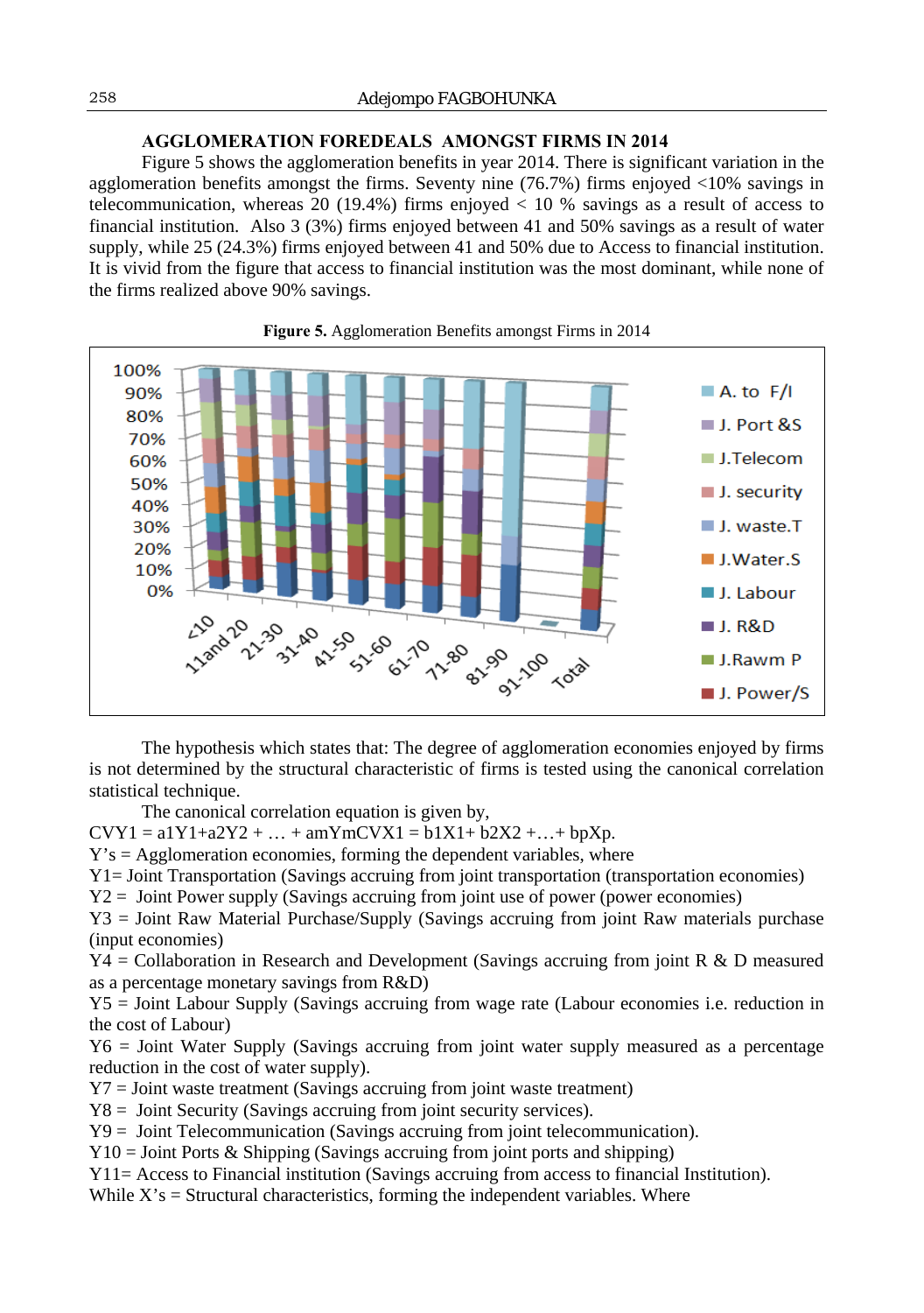$X2$  = Areal plant size (m2)

 $X3 =$  Capacity utilization (in percentage)

 $X4 =$  Labour Size (Number of workers)

 $X5 =$  Firms Investment (the monetary value)

Table 4 shows the result of Canonical Correlation Analysis of agglomeration economies and structural characteristics of firms. It reveals that agglomeration economies have a stronger variation coefficient, with r value of 0.9009, r2 value of 0.87 and 87% variance, while the structural characteristics has r value of 0.8381, r2 value of 0.70 and 70% of variance.

The Roy's Largest Root Test depicted in table 5 was employed to test for the significance of the canonical correlations at 0.05 significant levels; result of the test shows the calculated Fvalue 3.5247 and the tabulated F-value 2.90. Since the calculated F-value is greater than the tabulated value. The null hypothesis is therefore rejected while the alternative hypothesis which states that the degree of agglomeration economies is determined by the structural characteristics of firms is accepted. This suggests that the degree of agglomeration economies enjoyed by firms is significantly explained by the size and structural characteristics of the firms.

| <b>Table 4. Summary of result of Canonical Correlation Analysis</b> |
|---------------------------------------------------------------------|
| Source: Author's Analysis, 2015                                     |

| <b>Variables</b>    |                                                                                           | Canonical<br>Correlation<br>(r) |                             | $r^2$ % of variance |         |                  |  |  |  |
|---------------------|-------------------------------------------------------------------------------------------|---------------------------------|-----------------------------|---------------------|---------|------------------|--|--|--|
| Set I               |                                                                                           |                                 |                             |                     |         | Accept $H_1$     |  |  |  |
| $Y_{1-11}$          |                                                                                           | 0.9009                          | 0.81                        |                     | 81%     |                  |  |  |  |
| Set II              |                                                                                           |                                 |                             |                     |         |                  |  |  |  |
| $X_{111} - X_{555}$ |                                                                                           | 0.8381                          | 0.70                        |                     | 70%     |                  |  |  |  |
|                     | <b>Table 5.</b> Roy's Largest Root Test of Significant<br>Source: Author's Analysis, 2015 |                                 |                             |                     |         |                  |  |  |  |
| R                   | $df_r df_c$                                                                               |                                 | <b>Level of Significant</b> | Calc. F             | Tab. F. | <b>Decision</b>  |  |  |  |
| 0.9009              |                                                                                           |                                 |                             |                     |         |                  |  |  |  |
|                     | 11                                                                                        | 9                               | 5%                          | 3.5247              | 2.90    | $H1$ is accepted |  |  |  |

#### **SUMMARY AND CONCLUSION**

0.8381

The paper has examined the influence of firm's structural characteristic on the degree of agglomeration economies enjoyed amongst firms. The firm's structural characteristics analyzed in relation to agglomeration economies ranges from ages of firms (years), Areal plant size (m²). Capacity utilization (%), Labour size (number of workers) to firm's investment (monetary value). The paper reveals that the number of firms established shows a steady increase especially between 1945-1985, declining slightly in 1986 and 1995 and rise again between 1996-2005.

Majority of the firms have their areal size less than 500 square metre and their capacity utilization between 81-100%. It is apparent that many of the firms are large scale, since most of the firms invested above N200m. Federal government 1990 has opined that large scale industries are those firms having above 750,000.00 investments. Seventy three firms have less than fifty one auxiliary/clerical and operational Staff, while 46 (44.7%) have between 6 and 10 management staff. The agglomeration economies enjoyed by firms includes; joint transportation, joint power supply, joint raw material purchase/supply, collaboration in research and development, joint labour supply, joint water supply, joint waste treatment, joint security, joint telecommunication, joint ports & shipping, access to financial institution.